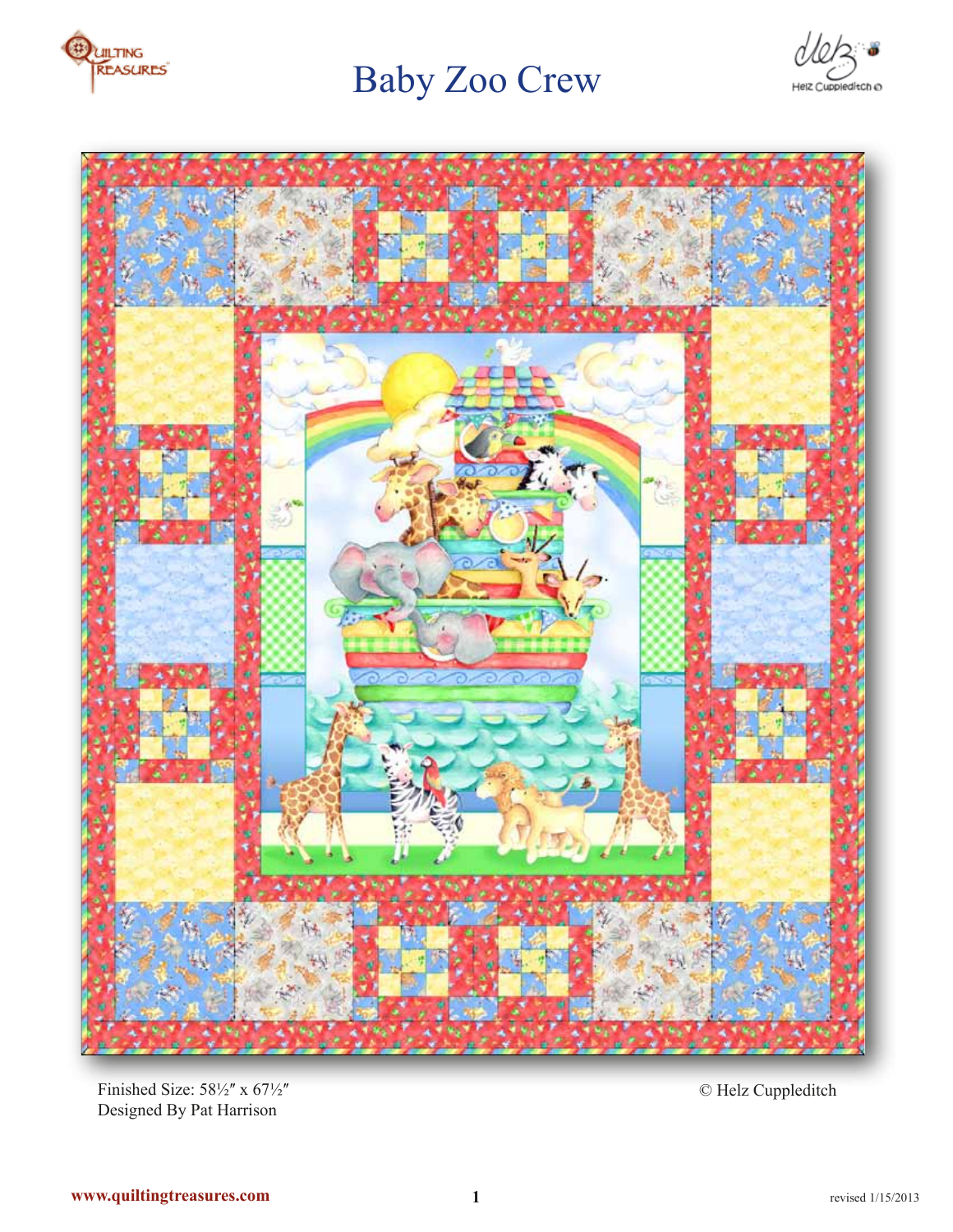

## Baby Zoo Crew



| 22488Q | 22489B | 22489K |
|--------|--------|--------|
| 22490R | 22490S | 22491B |
|        |        |        |

22491S

22489Q

22493X

## **ZOO CREW – ALL AROUND THE ARK**

Finished Size:  $58\frac{1}{2}$ " x  $67\frac{1}{2}$ " Finished Block: 9"  $WOF = Width of Fabric$ 

### **Fabric Cutting Directions**

*Note: All strips are cut width of fabric, unless otherwise noted. All seams are sewn with a ¼ʺ seam allowance.*

#### **22488Q Baby Zoo Crew Panel**

• Cut panel  $32\frac{1}{2}$ " x  $41\frac{1}{2}$ " centering motif within.

#### **22489B Tossed Animals Blue**

- Cut (1) 9  $1/2$ " strip; subcut (4) 9  $1/2$ " squares.
- Cut (3) 2 1/4" strips for 9-patch blocks.
- Cut (2) 2 3/8" strips for 9-patch frames.

#### **22489K Tossed Animals Gray**

• Cut (1)  $9\frac{1}{2}$ " strip, subcut (4)  $9\frac{1}{2}$ " squares.

| <b>FABRIC</b><br><b>REQUIREMENTS</b> |                |  |  |
|--------------------------------------|----------------|--|--|
| Design                               | Yards          |  |  |
| 22488O                               | 1 Panel        |  |  |
| 22489B                               | $\frac{2}{3}$  |  |  |
| 22489K                               | $\frac{3}{8}$  |  |  |
| 22490R                               | $1\frac{1}{4}$ |  |  |
| 22490S                               | $\frac{1}{8}$  |  |  |
| 22491B                               | $\frac{3}{8}$  |  |  |
| 22491S                               | $\frac{1}{2}$  |  |  |
| 22493X<br>(binding)                  | $\frac{1}{2}$  |  |  |
| 22489Q<br>(backing)                  | $3^{3}/_{4}$   |  |  |

#### **22490R Flags Banner Red**

- Cut (2) 5 3/4" strips. Subcut one strip into (16) 2 3/8" rectangles. Remaining strip will be used in 9-patch frames.
- Cut (4) 2 1/2"; subcut (2) 2 1/2" x 36 1/2" and (2) 2 1/2" x 41 1/2" for inner border.
- Cut (7)  $2\frac{1}{2}$ " strips for Outer Border. Sew together end to end; press. Cut (2) 2 1/2" x 58 1/2" and (2) 2 1/2" x 63 1/2".

#### **22490S Flags Banner Yellow**

• Cut (1) 2 1/4" strip for 9-patch blocks.

#### **22491B Clouds Blender Blue**

• Cut (1) 9  $1/2$ " strip; subcut (2) 9  $1/2$ " squares.

#### **22491S Clouds Blender Yellow**

- Cut (1) 9 1/2" strip; subcut (4) 9 1/2" squares.
- Cut (2) 2 1/4" strips for 9-patch blocks.

#### **22493X Stripe**

• Cut a total of 275" of 2" bias binding.